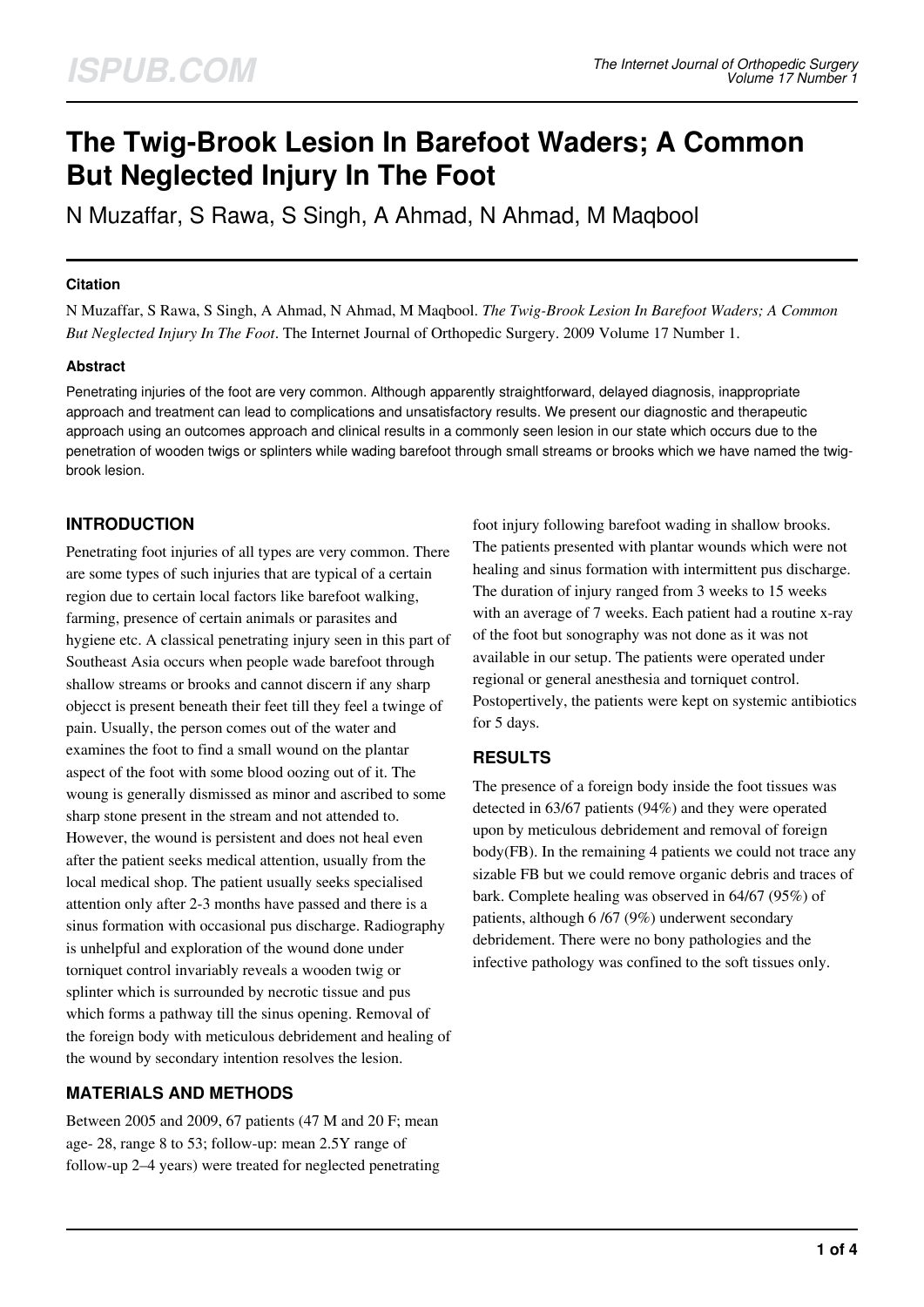## **Figure 1**

Fig 1: Normal X ray







**Figure 3** Fig 3: Twig in soft tissue



**Figure 4** Fig 4: Wooden splinter



## **DISCUSSION**

Penetrating foot injuries are common<sup>1</sup> in all parts of the world, and more so in the developing world. In order to avoid complications and poor clinical outcome, penetrating injuries of the foot must be approached in an orderly and appropriate manner. The main purpose is to confirm the presence of a foreign body. Splinters are foreign bodies that are partially or fully embedded in the skin. Splinters usually are wood, but metal, glass, and even plastic materials may be considered a splinter<sup>2</sup>. Usually, a splinter is fairly obvious. It causes pain and a sense that a foreign body is embedded in the skin. Often, the splinter is visible in or under the skin. The patient may or may not be able to feel the splinter or a tip of it. Sometimes, it may pass unnoticed until an infection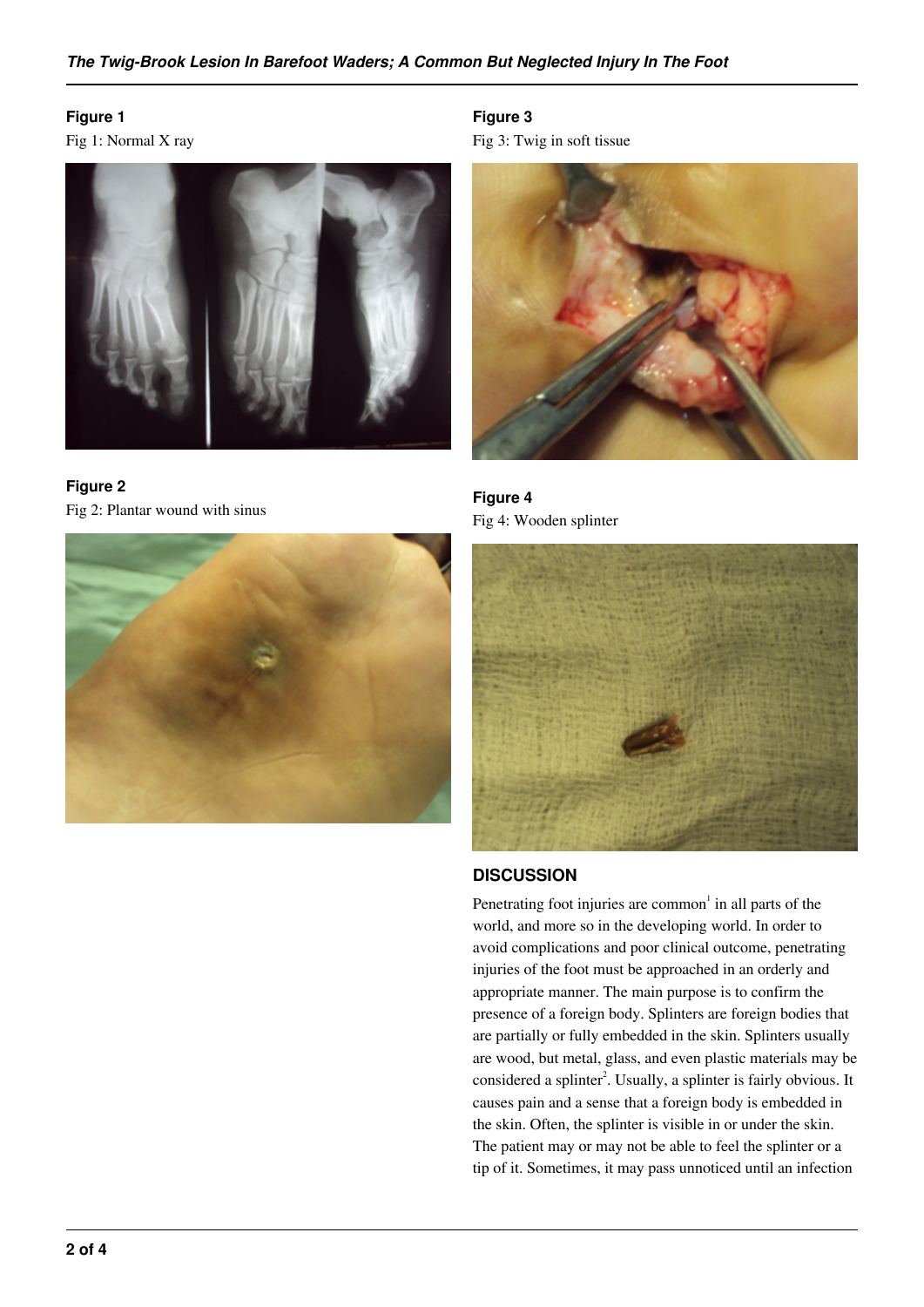develops. Then, the area becomes red, swollen, warm, and tender. Infection is usually noted with purulent discharge, increased pain, redness, swelling, and even red streaking<sup>3</sup>. This could be a sign that a foreign body has not been removed. It is also important to remember that all such foreign bodies are contaminated with organic and inorganic debris. Even with complete removal and adequate cleansing, infection may still develop because the protective skin barrier is broken<sup>4</sup>. Most splinters that are visible do not require any tests. Plain radiography may aid in locating metallic splinters and occasionally glass as well. For deeply embedded splinters like twigs, ultrasound<sup>5</sup> or  $CT^6$  may be needed. Excellent results are observed following foreign body removal, meticulous debride-ment combined with systemic antibiotics.

The typical lesion that we have described maybe common in other parts of the world but we have not come across literature supporting this fact. We observed this lesion as a common finding in barefoot waders crossing brooks and then presenting to us after a few weeks as non healing wounds on the feet. Since these people would take off their footwear prior to wading, they were prone to such injury. Generally, the patients were from the lower middle class and did not have access to specialised medical care hence the delay in diagnosis. We could do routine radiography only in these patients as our setup was not equipped with ultrasound apparatus. However, X rays revealed no bony abnormality and it was only on surgical exposure that we could properly assess the presence of the foreign body. However, proper and complete removal of the twigs and meticulous debridement gave excellent results. The idea of this study is to enlighten the orthopedician to the presence of similar lesions in the feet when presented with identical barefoot wading histories. This is more pertinent when facilities of ultrasonography or CT are not available.

#### **References**

1. Cracchiolo, Andrea, III: Wooden foreign bodies in the foot. Am. J. Surg., 140: 585-587. 1980. 2. Anderson, M. A.; Newmeyer, W. L., Ill; and Kilgore, E. S., Jr.: Diagnosis and treatment of retained foreign bodies in the hand. Am. J. Surg.,144:63-67. 1982. 3. Dunn, J. D.: Risk management in emergency medicine. Emerg. Med. Cliti. North America. 5: 51-69. 1987. 4. Lammers, R. L Soft tissue foreign bodies. Ann. Emerg. Med., 17: 1336-1347. 1988. 5. Gilbert, F.J.; Campbell, R. S. D.; and Bayliss, A. P. The role of ultrasound in the detection of non-radiopaque foreign bodies. C!in. Radio!.,41: 109-112, 1990. 6. Combs, A. H.; Kernek, C B.; and Heck, D. A.: Retained wooden foreign body in the foot detected by computed tomography. Orthopedics,9: 1434-1435. 1986.